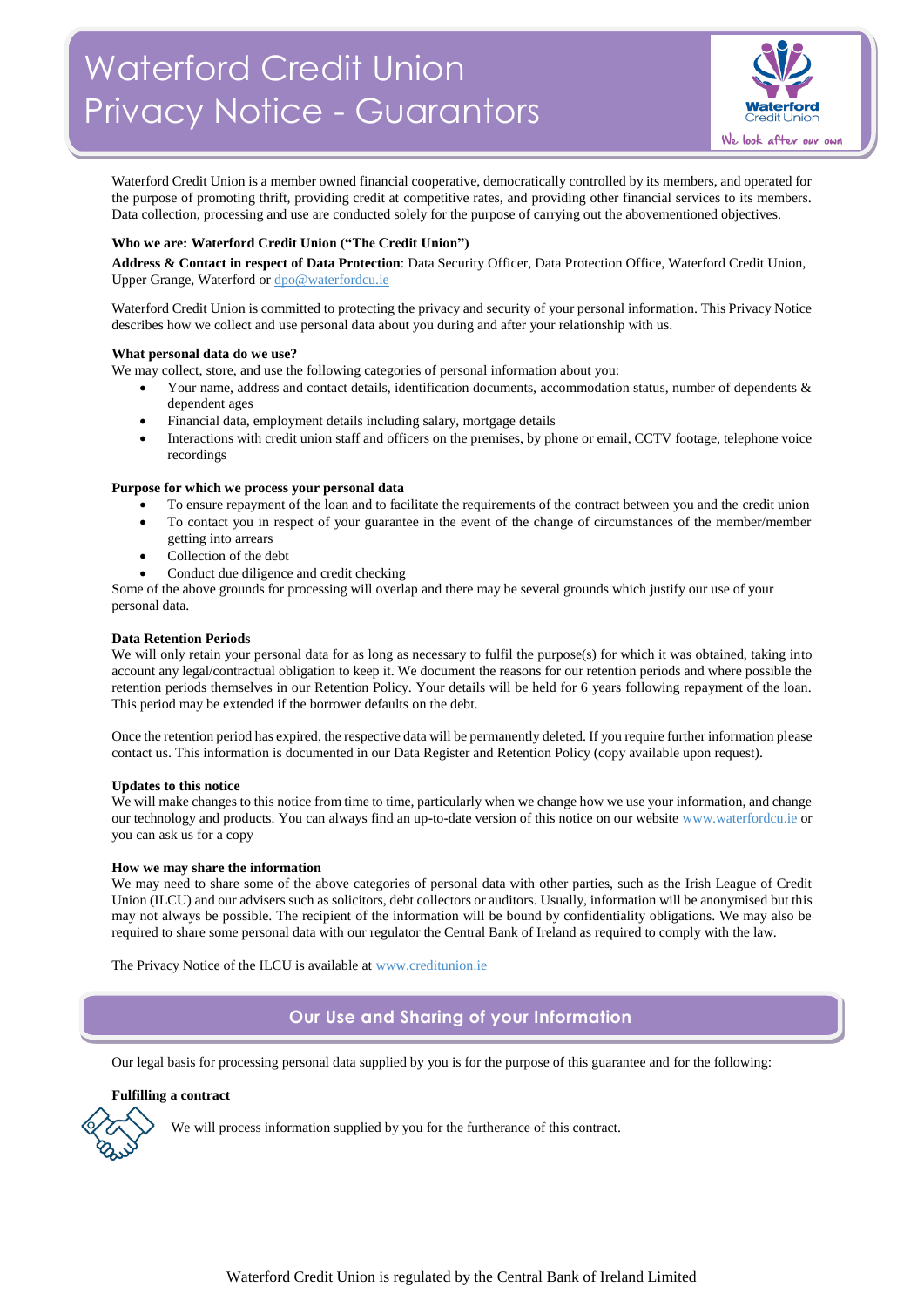

## **Legal Duty**

**Regulatory & Statutory Requirements:** To meet our duties to the Regulator, the Central Bank of Ireland, we may allow authorised people to see our records (which may include information about you) for reporting, compliance and auditing purposes.

**Compliance with Anti-Money Laundering & Combating Terrorist Financing Obligations:** The information provided by you will be used for compliance with our customer due diligence and screening obligations under anti-money laundering and combating terrorist financing obligations under The Money Laundering provisions of the Criminal Justice (Money Laundering and Terrorist Financing) Act 2010, as amended by Part 2 of the Criminal Justice Act 2013.

**Audit:** To meet our legislative and regulatory duties to maintain audited financial accounts, we appoint an external auditor. We will allow the external auditor to see our records (which may include information about you) for these purposes



## **Legitimate Interest**

A legitimate interest is when we have a business or commercial reason to use your information. But even then, it must not unfairly go against what is right and best for you. If we rely on our legitimate interest, we will tell you what that is.

**Credit Assessment and Credit Reference Agencies:** When assessing your application for a loan, as well as the information referred to above in credit assessments, the credit union also utilises credit data from credit referencing agencies such as the Irish Credit Bureau and the Central Credit Register (see legal duty). Our legitimate interest – the credit union, for its own benefit and therefore the benefit of its members, must lend responsibly and will use your credit scoring information in order to determine your suitability for the loan applied for. When using the service of a credit referencing agency we will pass them your personal details and details of your credit performance.

ICB are using Legitimate Interests (GDPR Article 6(f)) as the legal basis for processing of your personal and credit information. These legitimate interests are promoting greater financial stability by supporting a full and accurate assessment of loan, applications, aiding in the avoidance of over-indebtedness, assisting in lowering the cost of credit, complying with and supporting compliance with legal and regulatory requirements, enabling more consistent, faster decision making in the provision of credit and assisting in fraud prevention. Please review ICB's Fair Processing Notice which is available at <http://www.icb.ie/pdf/FairProcessingNotice.pdf> It documents who they are, what they do, details of their Data Protection Officer, how they get the data, why they take it, what personal data they hold, what they do with it, how long they retain it, who they share it with, what entitles them to process the data (legitimate interests) what happens if your data is inaccurate and your rights i.e. right to information, right of access, right to complain, right to object, right to restrict, right to request erasure and right to request correction of your personal data.

**Debt Collection:** Where the member breaches the loan agreement we may use the service of a debt collection agency, solicitors or third parties to recover the debt. We will pass to them details of the loan application in order that they make contact with you in the case of default by the debtor, in order to try recover the outstanding sums. Our legitimate interest – the credit union, where appropriate will take all necessary steps to recover a debt and to protect the assets and equity of the credit union.

**CCTV:** We have CCTV footage installed on the premises with clearly marked signage. The purpose of this is for security. Our legitimate interest – with regard to the nature of our business, it is necessary to secure the premises, property herein and any staff/volunteers/members or visitors to the credit union.

**Voice Recording:** We record phone conversations both incoming and outgoing for the purpose of verifying information and quality of service. Our legitimate interest – to ensure a good quality of service, to ensure that correct instructions were given or taken due to the nature of our business and to quickly and accurately resolve any disputes.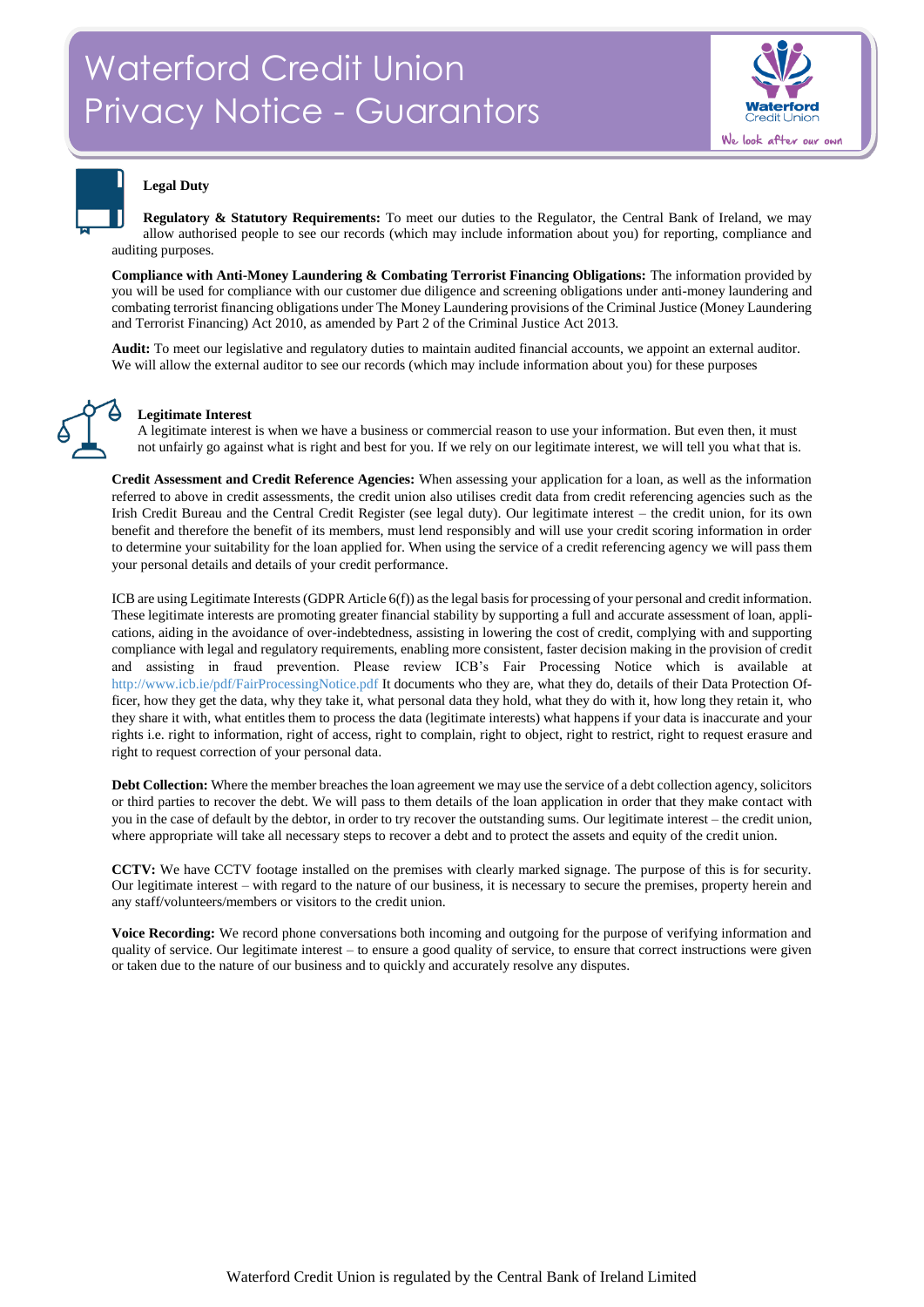# Waterford Credit Union Privacy Notice - Guarantors





## **Please note that the above rights are not always absolute and there may be some limitations.***.t*

If you want access and/or copies of any of your personal data or if you want to review, verify, correct or request erasure of your personal information, object to the processing of your personal data, or request that we send you or a third party a copy of your relevant personal data in a reusable format please contact our Data Protection Office in writing using the contact details at the start of this Notice.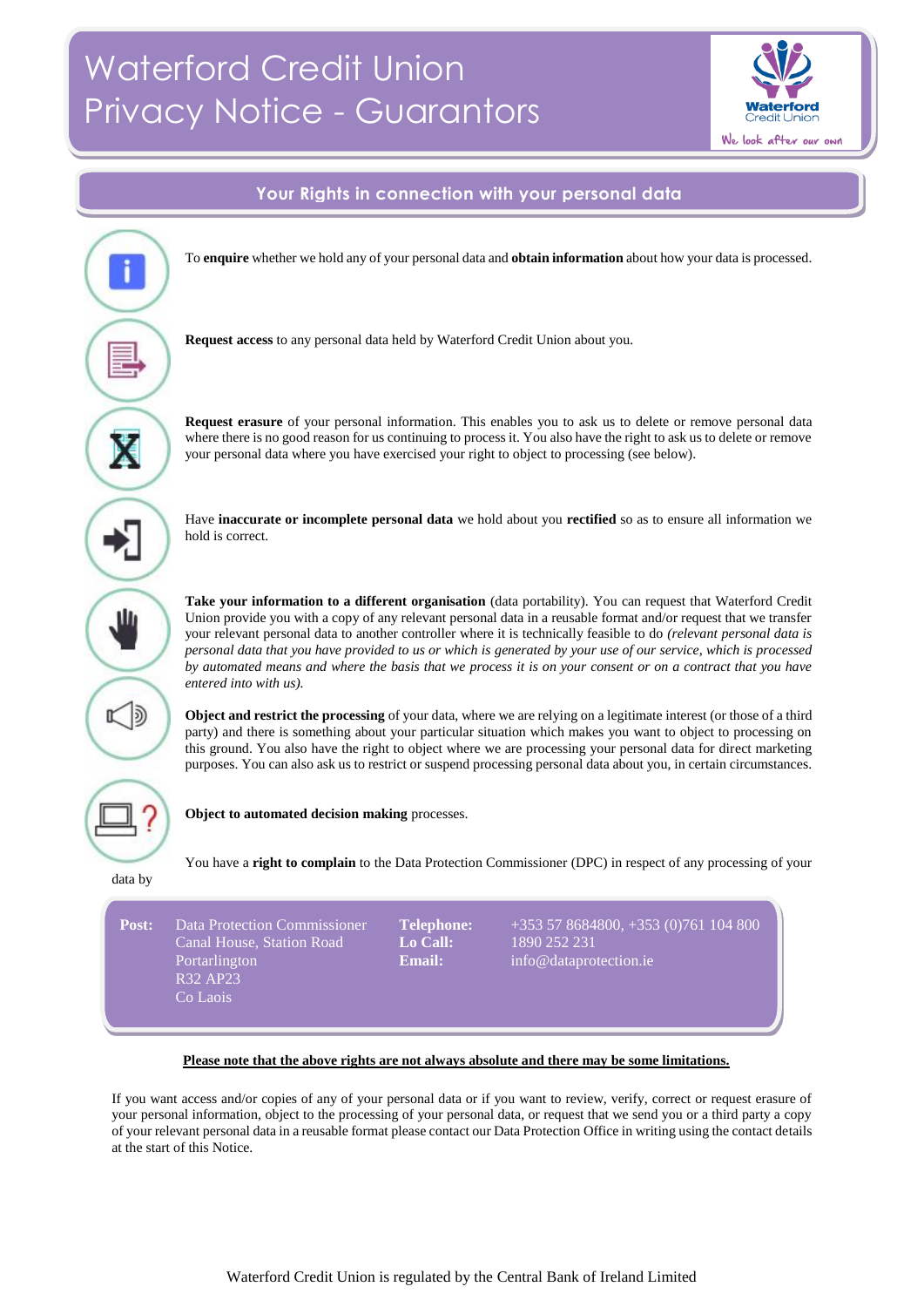# Waterford Credit Union Privacy Notice - Guarantors



There is no fee in using any of your above rights, unless your request for access is clearly unfounded or excessive. We also reserve the right to refuse to comply with the request in such circumstances.

We may need to verify your identity if we have reasonable doubts as to who you are. This is another appropriate security measure to ensure that personal data is not disclosed to any person who has no right to retrieve it.

Ensuring our information is up to date and accurate, we want the service provided by us to meet your expectations at all times. Please help us by telling us straightaway if there are any changes to your personal information. If you wish to avail of these rights, please contact us a[t dpo@waterfordcu.ie](mailto:dpo@waterfordcu.ie)